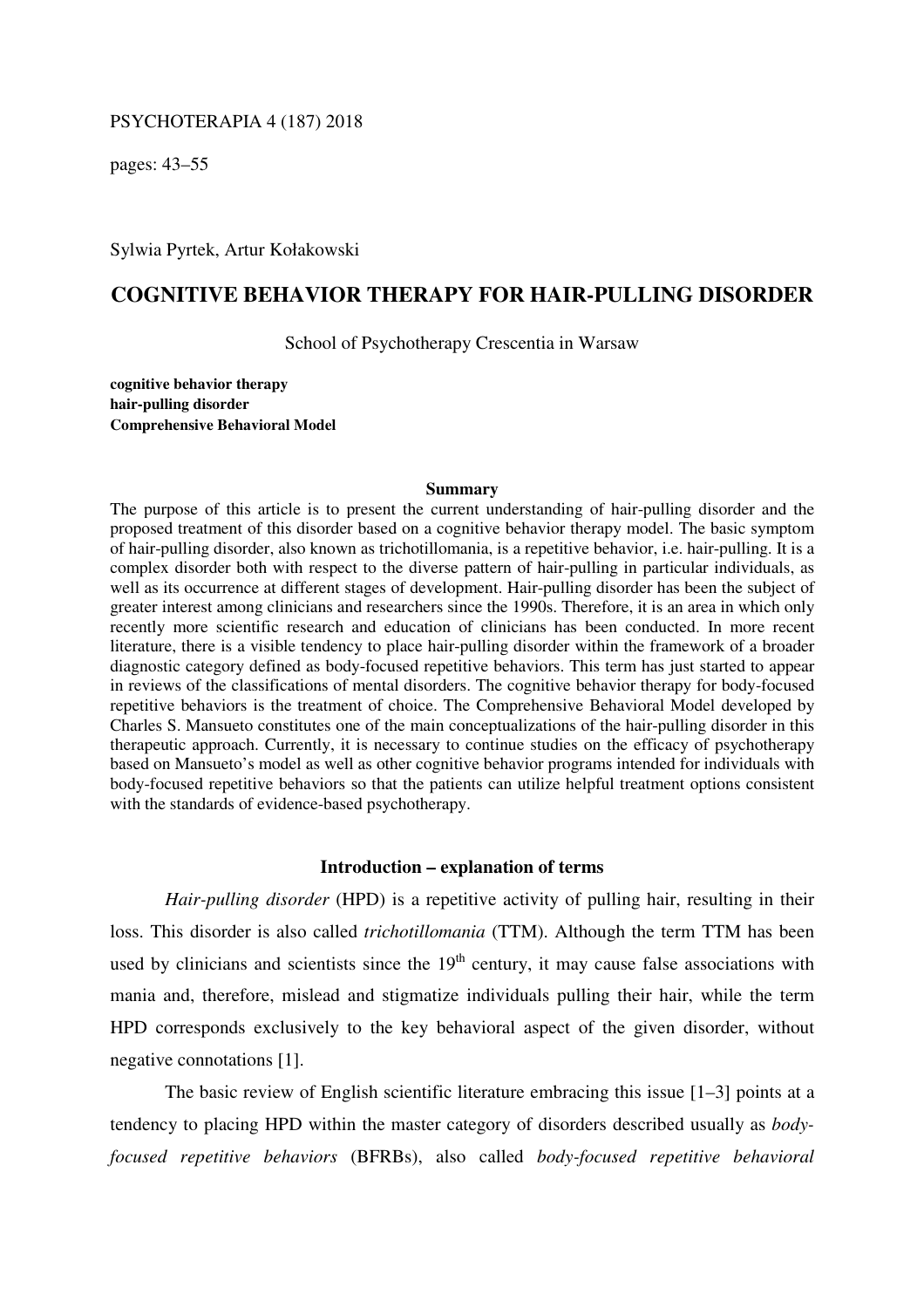*disorders* (BFRBDs). They describe repetitive behavioral body-focused patterns (hair, skin, nails, nose, lips, the interior of the oral cavity), going beyond the range of normal selfgrooming behaviors, resulting in physical damages and significant distress or/and impairment in normal daily functioning. This general issue embraces behaviors such as pulling hair, excessive trimming, skin picking, nail biting, lip or cheek biting, etc. Different forms of BFRBs are frequently observed simultaneously or alternately in the same person [3].

Regular revisions of classifications of mental disorders according to DSM and ICD [4–7] join traditional and recent forms of categorization. Within DSM-5, HPD has been shifted to the diagnostic group *Obsessive-compulsive and related disorders*, OCRDs. A similar change is expected in the ICD-11 project. Within this group, HPD is presented as a distinguished subcategory, which means it has its own code. The name TTM is still preferred. At the same time, new terms HPD or BFRBDs are being introduced. Table 1 shows a detailed list of changes.

| <b>DSM-IV-TR</b><br>Impulse-control disorders not elsewhere classified | DSM-5<br>Obsessive-compulsive and related disorders |
|------------------------------------------------------------------------|-----------------------------------------------------|
| 312.39 Trichotillomania                                                | 312.39 Trichotillomania (Hair-pulling disorder)     |
| $ICD-10$                                                               | $ICD-11*$                                           |
| F63 Habit and impulse disorders                                        | Obsessive-compulsive or related disorders           |
| F63.3 Trichotillomania                                                 | 6B25 Body-focused repetitive behaviour disorders    |
|                                                                        | 6B25.0 Trichotillomania                             |

Table 1. **Comparison of HPD (TTM) categorization in classifications DSM and ICD [4−7]**

\*https://icd.who.int/browse11/l-m/en#/http%3a%2f%2fid.who.int%2ficd%2fentity%2f1121465374, access 2018-11-09

## **Hair-pulling disorder**

Hair-pulling behavior occurs at various levels of development, from infancy to adulthood. It usually starts in early adolescence, between the  $11<sup>th</sup>$  and  $13<sup>th</sup>$  year of life. Individuals with this disorder do not pull their hair in the same manner. Each person has a specific behavioral pattern influenced by the period of development. The hair-pulling profile is different in each individual; additionally, it may change over time in the same person [2, 8].

In HPD, removing hair exceeds standard self-grooming behaviors such as depilation of the body. The loss of hair may range from insignificant to major, with removing almost all hair from a particular part of the body. In most cases, hair is pulled from the head but there are cases of pulling hair from eyebrows, eyelashes, and also from other hairy parts of the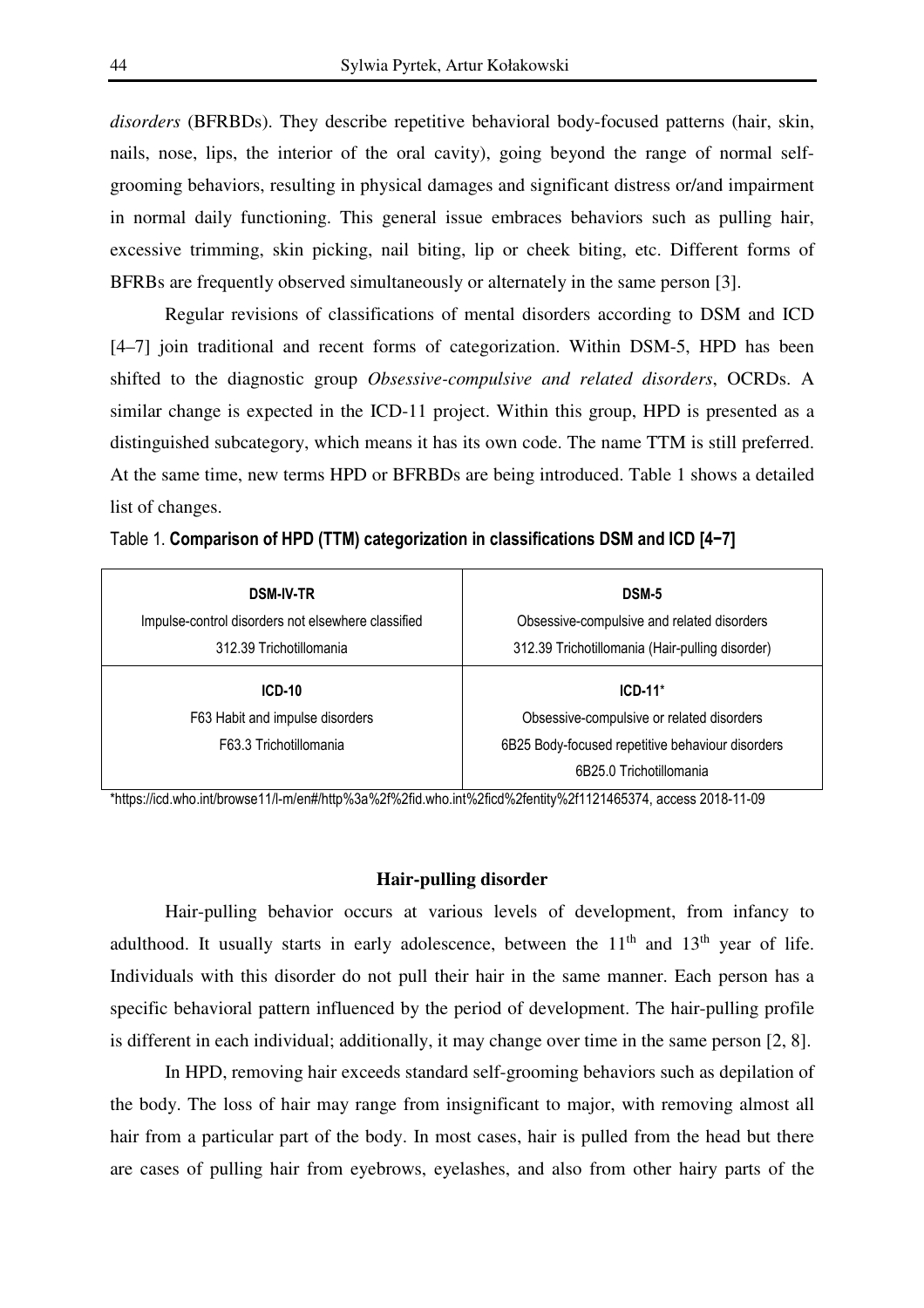body, including pubic hair. Pulling hair may be focused on one part of the body or more. The disorder considers a person's own hair, although it happens that some individuals, usually children, pull the hair of other people or pets [3].

Beattie, Hezel, and Stewart [9] pointed at an easy to overlook the option of HPD that can be misdiagnosed. The authors described cases of children with loss of hair resulting from HPD of their mothers pulling their children's hair. They called such a behavior *by-proxy hairpulling, trichotillomania-by-proxy*. If the loss of hair in a child remains unknown, it is recommended to consider this form of HPD.

Hair pulling may be accompanied by trichophagia, it is chewing and swallowing hair, a problem observed mainly in females in their adolescence [3]. Hair is not digested, it sticks to the gastric mucus and gradually accumulates in the gastrointestinal tract forming a trichobezoar, a compact hair ball which is usually stuck in the stomach and can be of significant size. In certain individuals with trichophagia, the Rapunzel syndrome may be observed – in this case, the trichobezoar has a plait of hair, reaching the small intestine. The presence of a trichobezoar can be accompanied by discomfort or upper abdominal pain, a premature feeling of satiety, lessening of appetite, loss of body weight, nausea, vomiting, halitosis. These symptoms may not be observed for a longer period of time or last persistently. In the interview, the patient may not reveal the local hair loss, its partial loss or lack of growth. Surgical treatment may be necessary for evacuation of the trichobezoar whose attaching can be lethal [10]. Suspecting or stating trichophagia in a person with HPD is an indication for gastroenterological or surgical consultation.

When suspecting HPD, the psychotherapist should refer the patient for psychiatric and dermatological consultation before starting the therapy, in order to conduct differential diagnostics and make decisions concerning pharmacological treatment.

# **Strategies of cognitive behavior therapy in hair-pulling disorder treatment**

The beginning of using cognitive behavior therapy (CBT) in HPD dates back to the 1970s, when the psychologists Nathan Azrin and Gregory Nunn [11] introduced the habit reversal training (HRT). In this time, pulling hair out was defined as an abnormal motor habit that could be lessened by learning to use an incompatible motor response. This approach to HPD was modified, suggestions for therapeutic treatment were extended. Presently, pulling hair is treated as a complex problem with its most visible behavioral component seen as one among several taken into consideration [2]. HPD psychological treatment programs in the CBT paradigm are based in particular on awareness training, stimulus control, competing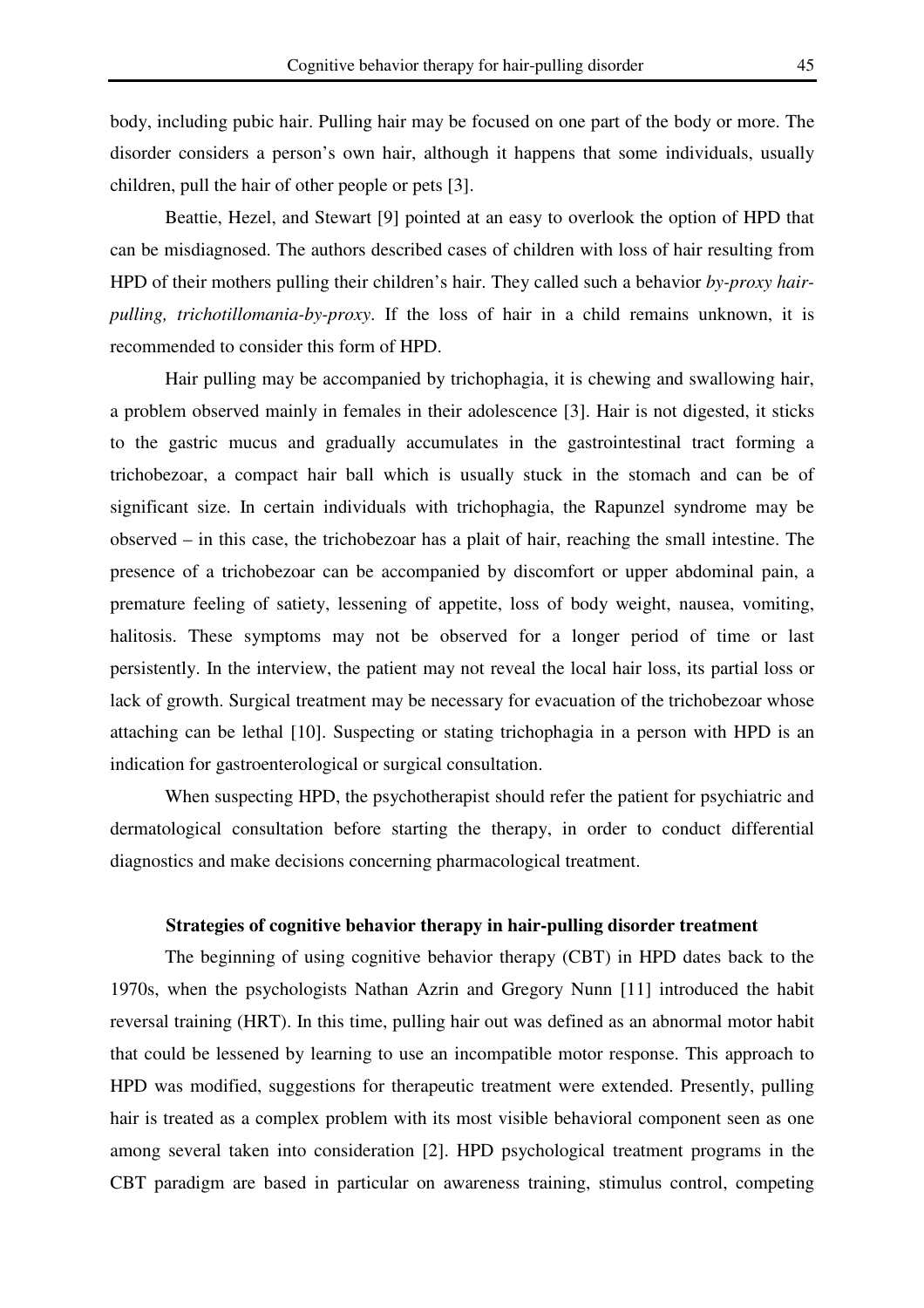response training, cognitive restructuring and learning acceptance for the hair-pulling impulse [3, 12, 13].

The *awareness training* (AT) is used to enlarge self-awareness of hair-pulling episodes and recognize their individualized pattern by the individual with HPD, and also by the therapist. It is conducted from the beginning of the therapy by the patient's records of the HPD problem in the *Self-monitoring form*. The proposed form sheets slightly vary in content, usually covering trigger situations of hair pulling, thoughts and emotions before hair pulling, hair-pulling behaviors, thoughts and emotions after hair pulling. The form content analysis enables further actions matching the pattern identified in the patient. Self-monitoring is continued because of changes in the hair-pulling profile along with implemented therapeutic interventions [3, 12, 13].

The *stimulus control* (SC) embraces the context in which the problematic behavior occurs. Through classical conditioning, the behavior of pulling hair is associated with external and internal trigger cues. For instance, easy access to implements used while pulling hair (mirror, tweezers) increases the probability of an HPD episode, along with the occurrence of characteristic thoughts. After identifying the character of the relations "trigger stimulus–hair pulling behavior" in AT, strategies aiming at modifying the influence of context signals are used in a way to limit exposition to trigger stimuli and to increase the presence of factors reducing such a behavior. An example of a "speed bump" in episodes of pulling hair is replacing an illuminated mirror in the patient's bathroom with a mirror without lights or limiting the time spent in the bathroom or in front of the mirror by the means of a timer. The acceptance of stimulus control methods is consulted with the patient and changes in the hairpulling profile are monitored [3, 13].

The *competing response training* (CRT) includes learning to choose a behavior colliding with simultaneous hair pulling [3]. The reaction is introduced in the situation of an increased risk of pulling hair before it occurs. It may also be introduced after the beginning of the process of pulling hair and noticing this fact by the individual, which enables them to stop pulling hair. Competing responses vary in form. It is essential that they are easy to implement in everyday life, do not evoke unnecessary interest of other people and have been chosen by the HPD patient. These responses may include taking various objects (fidget/fiddle toy) into the hands to play with, such as a koosh ball, a tool for practicing hand muscles, own jewelry, e.g. a bracelet, or undertaking activities involving the hands other than pulling hair, e.g. embroidery, do-it-yourself. The response competing to hair pulling does not necessarily require holding any objects in the hands. It may be in the form of holding the hands in the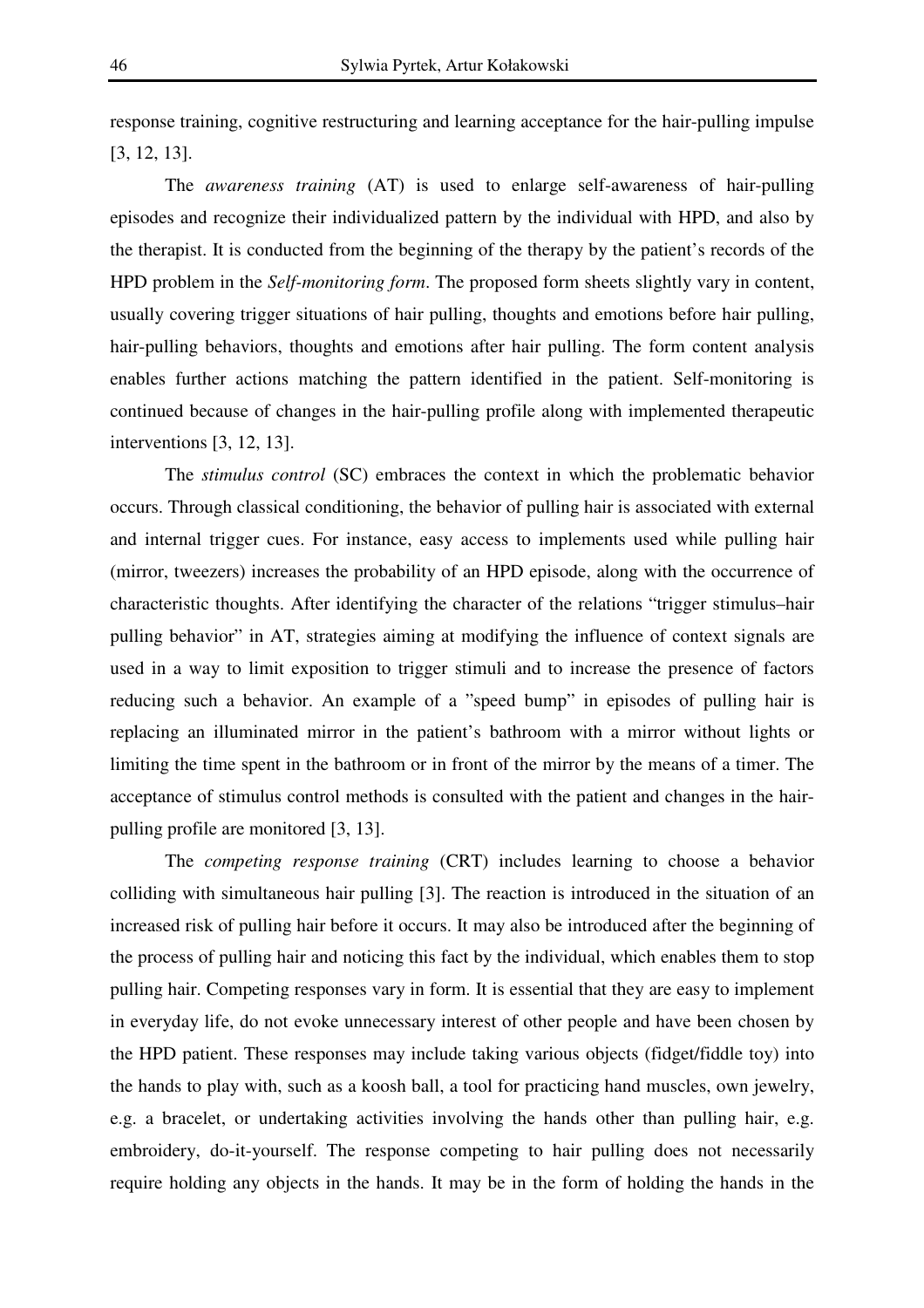pockets, clenching fists, crossing arms on the chest. Other activities might be useful in trichophagia, such as chewing gum, shelling and eating nuts, etc. The individual with HPD chooses several responses that they use interchangeably, depending on the situation. The standard time of a single response is 3 minutes but depending on the need, it is adjusted, for example, it is shortened for children. In CRT, the overcorrection principle is used, which means prolonging the performed competing response, so that the patient can observe a decrease of the experienced discomfort, despite the lack of engagement in hair pulling [12, 13]. The result of the observation may be used in further analysis, during the cognitive restructuring.

The *cognitive restructuring* (CR) includes identification of negative automatic thoughts, dysfunctional intermediate beliefs, negative core beliefs, their verification, and successive modification. The cognitive contents of an individual with HPD may influence revealing and sustaining the problem, for example, "My hair must not look imperfect.", "I have to pull it out, if I don't do it, I cannot stand the tension." [3, 13]. Therapeutic work is performed in the convention of a Socratic dialogue, according to the CBT principles described by Beck [14].

A more recent proposal in HPD treatment, based on acceptance and commitment therapy (ACT), is *learning to accept the appearance of hair-pulling urge* [3]. It is not synonymous with acceptance for pulling hair, but it means observing the occurrence, lasting and passing away of such an urge, despite the lack of a corresponding behavior. The acceptance aims to lessen the arousal felt when the impulse occurs, treated by the person with HPD as a benchmark of a necessary action in favor of choosing their behavior which can – but does not have to – be identical with the urge. Instead of suppressing the repetitive urge to pull hair, it is vital to recognize their own values in various areas of everyday life (e.g. relationships with people, education, professional development, leisure, and recreation) and to pursue them [15].

Using these basic therapeutic strategies in HPD depends on the identified patient's hair pulling style [3, 16].

## **Automatic and focused hair pulling**

Christenson and Mackenzie [17] divided hair pulling into two categories: automatic and focused, with the lack of or sustaining self-awareness of the behavior while acting respectively. These two categories determine the hair pulling style, which is useful while identifying the hair-pulling pattern. It simplifies the therapist's choice of the treatment strategy adequate to the identified style of the patient.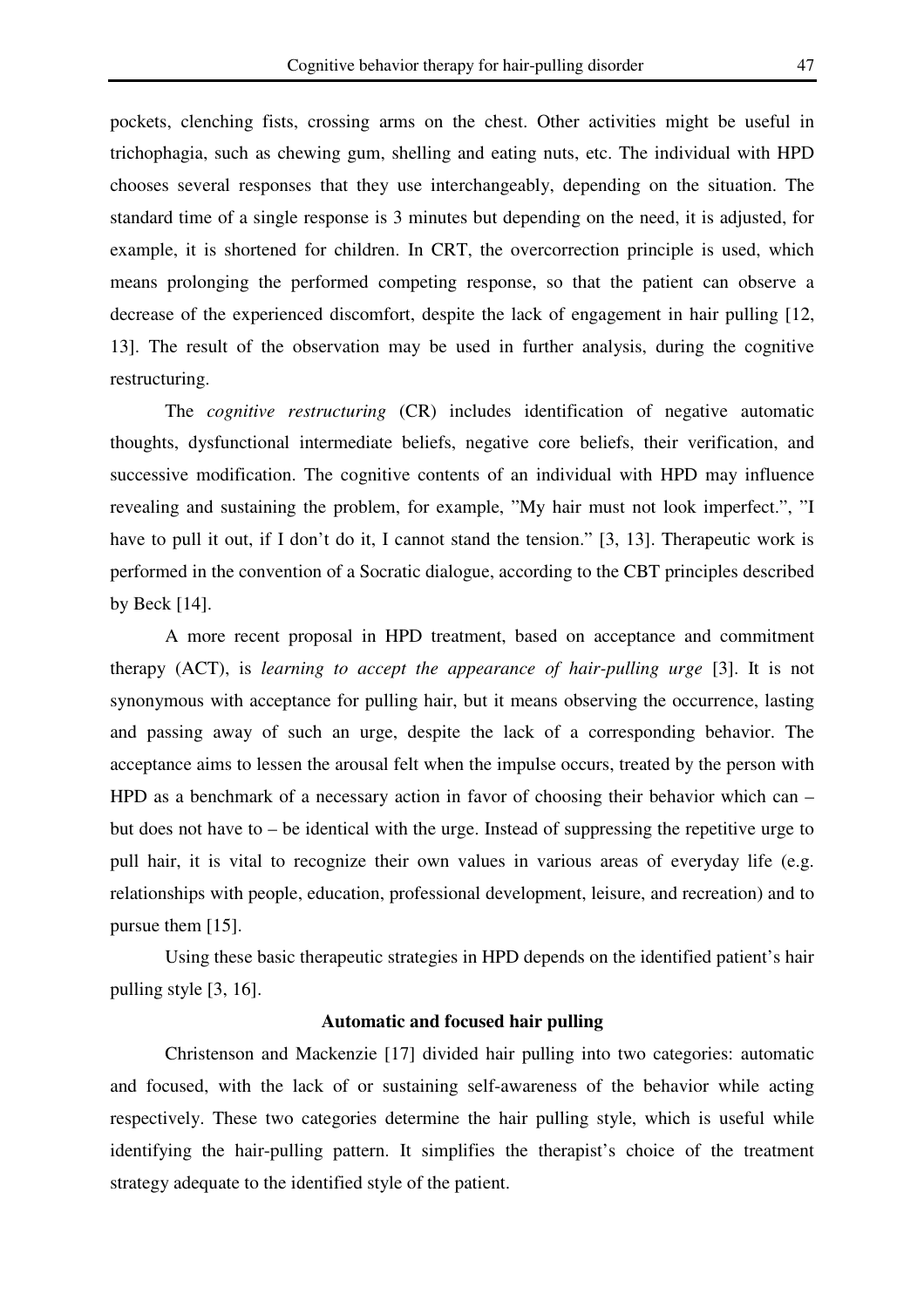*Automatic hair pulling* is a behavior going beyond the attention of the person with HPD, who does not notice the episode of pulling hair. They do not notice they have pulled hair until after the episode. It happens while the individual's attention is pointed at a different object than the hair, usually during an activity demanding a sitting position for a longer period of time, e.g. while reading a book, watching TV, riding a car. It is more frequent in children and teenagers than adults. A therapeutic treatment based on awareness training, stimulus control and competing response training is recommended in the case of automatic hair pulling [3, 16].

*Focused hair pulling* is basically concentrated on this activity. From the very beginning of the episode, the individual is aware of pulling their hair out. It might be a planned action. This behavior usually takes place as a reaction to some emotional tension, anxiety, anger, sadness. Through pulling their hair, the individual with HPD gains temporary mitigation of unpleasant emotions as well as a gratification accompanying the hair pulling activity in shape of the feeling of pleasure. In this style, the hair pulling behavior is a manifestation of an emotional regulation mechanism, dysfunctional, resulting in positive reinforcements, which strengthen its continuation. The difficulty in regulation may refer to a certain kind of emotion which will likely accompany, in general, episodes of hair pulling. It is recommended to conduct a treatment that modifies experiencing and dealing with own emotions (other than pulling hair), it is cognitive restructuring and, moreover, work on the acceptance of the hair-pulling urge with engaging in discovering an individual value system and realization of objectives targeted by these values. Relaxation training is also being used [3, 16].

Usually, HPD individuals reveal both above-mentioned types of hair pulling styles, with one of them preferred, though, while the proportion may vary depending on trigger factors. Besides, the clinical picture of HPD, along with the intensity of automatic and focused hair pulling, may change with time [3, 13].

There are quite a number of useful methods in BFRBs diagnostics, including scales facilitating recognizing the intensity of both subcategories of hair pulling. Flessner et al. [18, 19] developed two tools describing the proportion of automatic and focused hair pulling. For children and adolescents, the *Milwaukee Inventory for Styles of Trichotillomania-Child Version* (MIST-C) is used, and for adults – the *Milwaukee Inventory for Subtypes of Trichotillomania-Adult Version* (MIST-A). MIST-C consists of 25 items, MIST-A consists of 15 items, to which the subject refers on the Likert scale. To the best of our (the authors') knowledge, no Polish adaptation of the English methods of BFRBs psychological assessment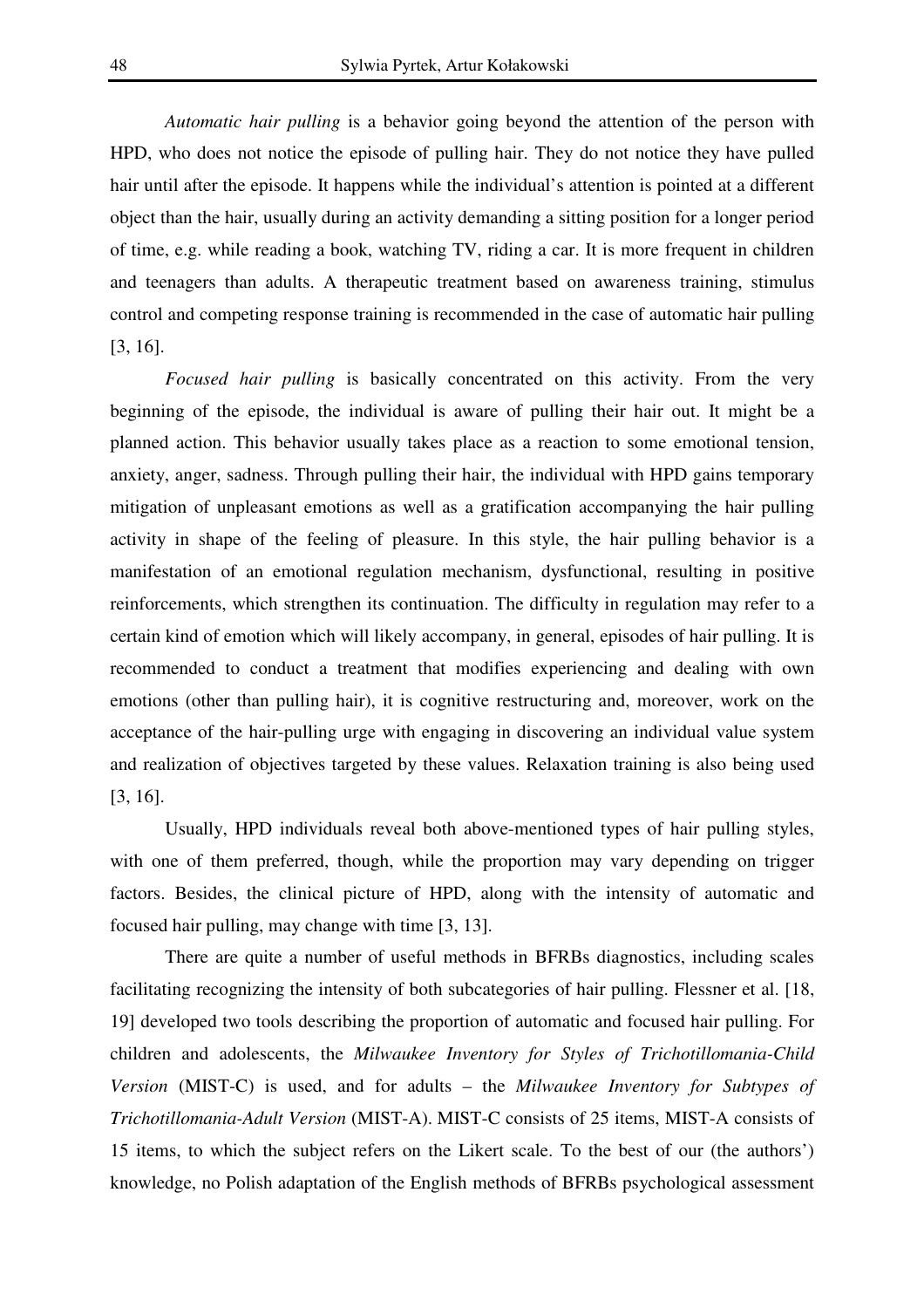was introduced until writing this article (November 2018), nor was any Polish tool published. Until the time of elaboration, for the sake of psychotherapy needs, the intensity of automatic vs. focused hair pulling can be shown by means of percentages or in a pie chart and referring to the appearance of these styles [14].

## **Functional analysis in hair-pulling disorder**

The statement that somebody pulls their hair, apparently suggests one simple activity. In fact, it describes a sequence of behaviors, preceded by triggers and resulting in certain consequences, including the most obvious, which is the loss of hair. Because of this fact, in CBT-based treatment of HPD, it is not sufficient to state the existence of a problematic hair pulling behavior. The basis for further progressing through therapy is a detailed analysis of this behavior, taking into consideration its context and functions in a linear model: Antecedents–Behavior(s)–Consequences (ABC) [3, 20]. The ABC model in HPD is illustrated by Figure 1.



# Figure 1. **The ABC model in hair-pulling disorder [3, 20]**

Using the ABC model, the American psychologist Charles S. Mansueto and colleagues [20, 21] presented an HPD diagnostically-therapeutic model, called *Comprehensive Behavioral Model*, in short, *ComB Model*. Mansueto's model allows for a multidimensional conceptualization of the hair-pulling problem and an individualized choice of strategies of CBT treatment. It is one of the most important HPD treatment proposals, recommended by the TLC Foundation for Body-Focused Repetitive Behaviors (www.bfrb.org). The TLC Foundation for BFRBs is an organization operating in the US, the world leader in research-based seeking for efficient psychotherapy and pharmacotherapy for individuals with BFRBs and the world leader in transferring updated knowledge to patients, their families, and clinicians within this group of disorders [2].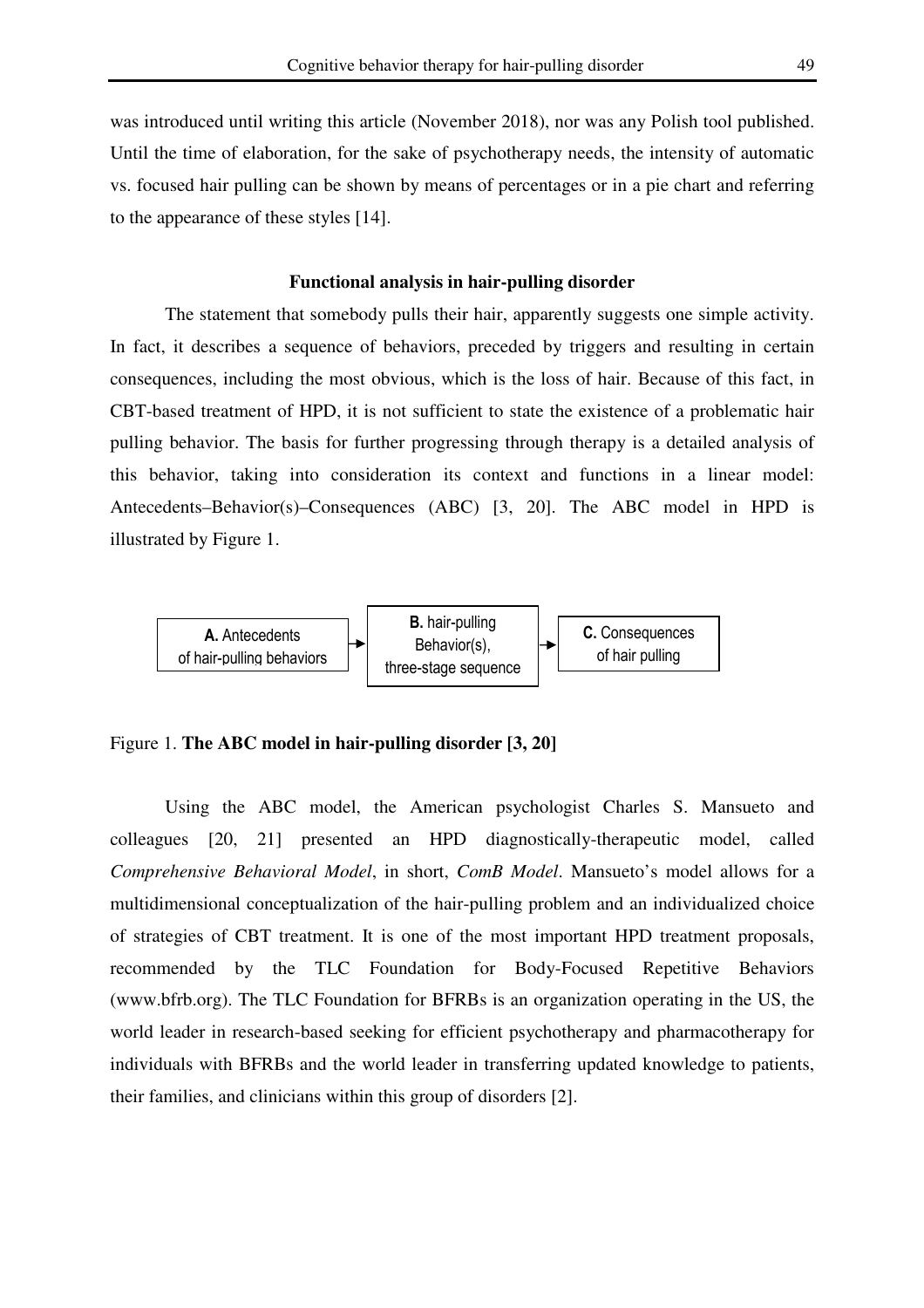#### **Comprehensive Behavioral Model by Charles S. Mansueto and colleagues**

In the Comprehensive Behavioral Model [2, 20−22], it is assumed that the complex characteristics of HPD is expressed by various hair-pulling patterns. The ComB Model-based psychological treatment consists of four stages. Stage one is a functional analysis of hairpulling behavior. Antecedents of behavior, its sequences and consequences are recognized by the means of self-monitoring. In phase two, the identified functional components, mostly antecedents, and consequences, are organized in five modalities (domains): sensory, cognitive, affective, motor and environmental. They form the acronym SCAMP (*Sensory, Cognitive, Affective, Motor, Place*). The configuration of these modalities differentiates HPD individuals. These two phases allow understanding the functions of hair pulling, it is the needs it serves; therefore, they favor effective therapeutic intervention.

#### A. **Antecedents of hair-pulling behavior [3, 20−22]**

The number and sort of hair-pulling episode cues vary within individuals with HPD. Triggers are divided into external and internal.

A1. **External cues** concerning environment and activities:

- 1) **Environmental modality:**
- a) the environment of the individual:
	- home setting, e.g. own room, bathroom,
	- away-from-home setting, e.g. classroom, workplace, car;
- b) social environment:
	- presence or absence of people, potential observers,
	- presence of strangers vs. acquaintances, in particular relatives, family;
- c) tools used while pulling hair, e.g. tweezers, different mirrors: wall mirrors, hand mirrors, magnifying mirrors.
- 2) **Motoric modality**: various activities such as reading, learning, using the computer, watching TV, phone calls, face-caring treatment, putting on make-up, driving a car, going by car as a passenger, preparations to go to sleep, etc.

#### A2. **Internal cues,** corresponding to three other modalities:

- 1) **Sensory modality**, various bodily sensations, e.g.:
- a) visual sensations: the color of the hair, its structure, location;
- b) sensory sensations: a distinctive feature of the hair to touch, e.g. coarse, thickened or curly; sensations on the skin as itching, burning that may be the result of pulling hair.
- 2) **Cognitive modality:** negative automatic thoughts, dysfunctional beliefs, e.g. "I cannot have gray hair/hair unpleasant to touch.", "My hairline should be even, symmetric.",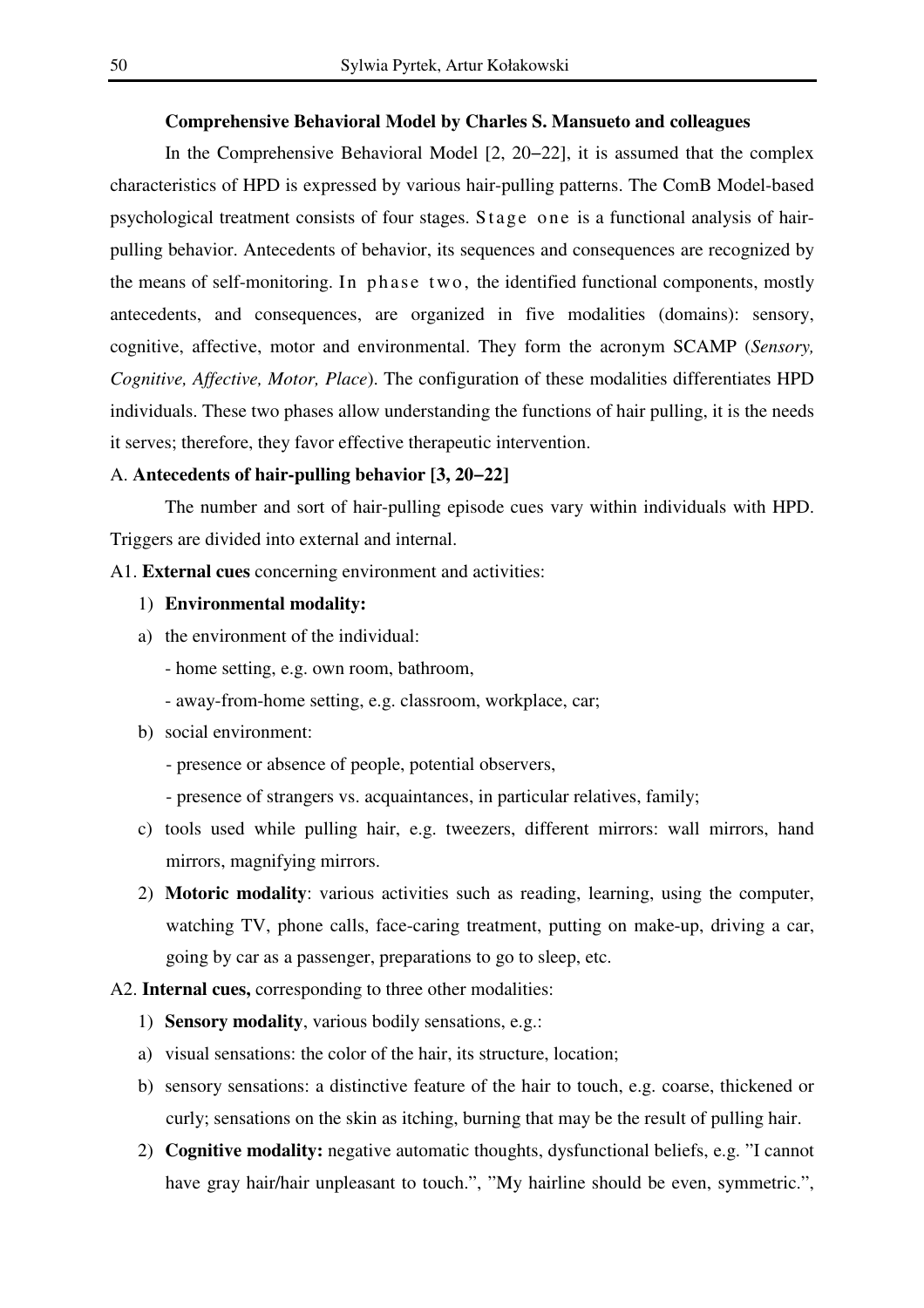"I will pull out only several hairs.", "I have to look perfect."; cognitive contents may express a striving for reaching a specified, e.g. perfect, look.

3) **Affective modality**: broad scope of emotions, not necessarily negative, e.g. anxiety, sorrow, frustration, anger as well as boredom, excitement, satisfaction.

Signals from motoric and sensory modalities favor initiating automatic hair pulling, while signals from cognitive and affective modalities trigger focused hair-pulling.

#### B. **Hair-pulling behaviors with three-stage sequence [3, 20−22]**

After a trigger signal (signals), a pattern of hair-pulling behavior occurs which – being precise – consists of three stages: B1. preparatory behavior to pull hair out, B2. hair-pulling behavior (narrowly understood), B3. disposition behavior of the removed hair.

# B1. The **preparatory behavior to pull hair out** is more distinctive in the focused than in the automatic style:

- 1) **Environmental modality**: access to an environment favoring hair pulling, e.g. own room with the absence of other people, proper equipment in place.
- 2) **Motoric modality**:
- a) activity aiming at being present in such an environment;
- b) directing one (left, right) or both hands to the certain part of the body and hair, touching it, putting fingers through the hair.
- 3) **Sensory modality**:
- a) visual search of hair in order to choose particular hair to pull out;
- b) tactile search of hair serving the same purpose.

## B2. **Hair-pulling behavior** engages the **motoric modality**:

It is usually the dominant hand that is used to pull selected hairs out. The time spent on pulling out and the number of removed hair might vary between individuals and in the same individual. Intensive episodes may take hours, with hundreds of hairs being pulled out. This activity may be limited to one part of the body or dispersed over the body in several areas to avoid the loss of hair in one area, which would be visible to others.

## B3. **Disposition behavior of the removed hair** takes on various forms:

## 1) **Motoric modality**:

- a) immediate disposal of the hair;
- b) different ways of manipulating the hair, such as biting, twirling;
- c) collecting the hair and its usage, e.g. for the purpose of subsequent stimulation of skin or lips.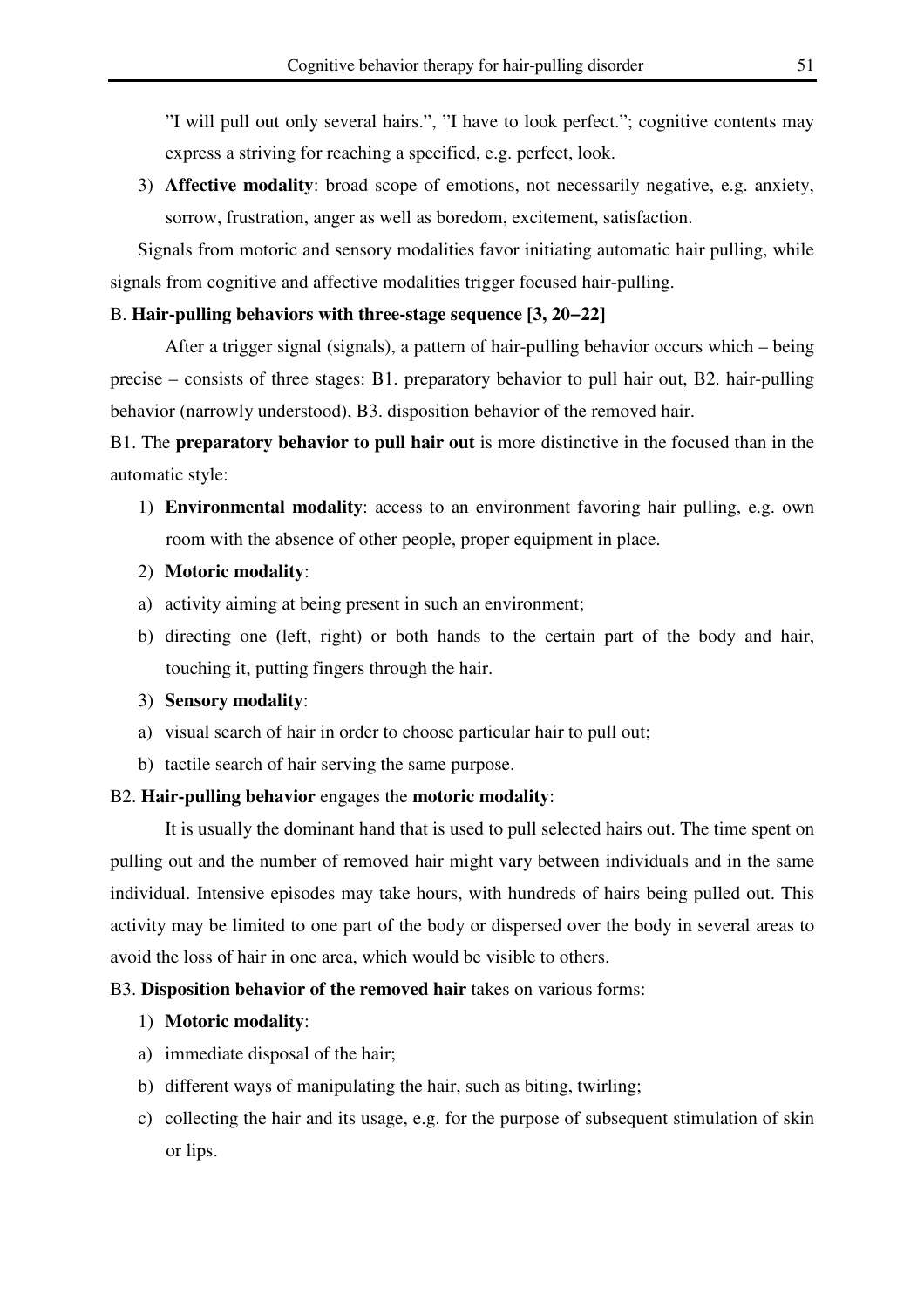- 2) **Sensory modality**, in particular:
- a) visual sensations connected with observing the extracted hair;
- b) tactile sensations, e.g. moving the hair between fingertips.

#### C. **Consequences of hair pulling [3, 20−22]**

Hair-pulling consequences are divided into two categories: reinforcing and aversive (punishing). Reinforcing consequences, enabling gaining a rapid gratification, contribute to maintaining episodes of hair pulling. Afterwards, there is place for aversive consequences that stimulate making intervals in choosing such a behavior. Among them, the major consequence is a different degree of hair loss, from thinning to a complete lack of hair in a specific area of the body.

#### C1. **Reinforcing consequences**:

- 1) **Environmental modality**: gaining the environment's attention and interest, e.g. that of the parents; may form an essential sustaining factor for children and adolescents.
- 2) **Motoric modality**: engagement in pulling hair instead of other domestic, school, occupational, or social activities.
- 3) **Sensory modality**: increasing sensory stimulation meaning the feeling of invigoration, an 'energy shot' or lessening stimulation, e.g. the relief from itching.
- 4) **Cognitive modality**: reaching the aim corresponding to the concept of one's own hair and appearance, distracting attention form unacceptable thoughts.
- 5) **Affective modality**: reducing excessive tension, relief, avoiding suffering unwanted emotions, feeling of satisfaction while pulling hair.

## C2. **Aversive consequences**:

- 1) **Environmental modality**: surprise, disapprobation, criticism from other persons, e.g. relatives, while observing pulling hair or the results of such an activity. To avoid this, the person with HPD develops various behaviors which are used to cover the loss of hair. First of all, they tend to mask the loss under a proper hairdo or headband. They avoid visits at the hairdressers, doctors and, if such a visit takes place, they supply information suggesting other problems than the existing one – becoming bald instead of pulling hair. They avoid social contacts and sports or recreational activities.
- 2) **Motoric modality**: being tired after an intensive episode of hair pulling.
- 3) **Sensory modality**: pain in the place where hair was pulled out, skin damage, infection; pain in the neck, arms, back resulting from the long-lasting body posture while pulling hair out.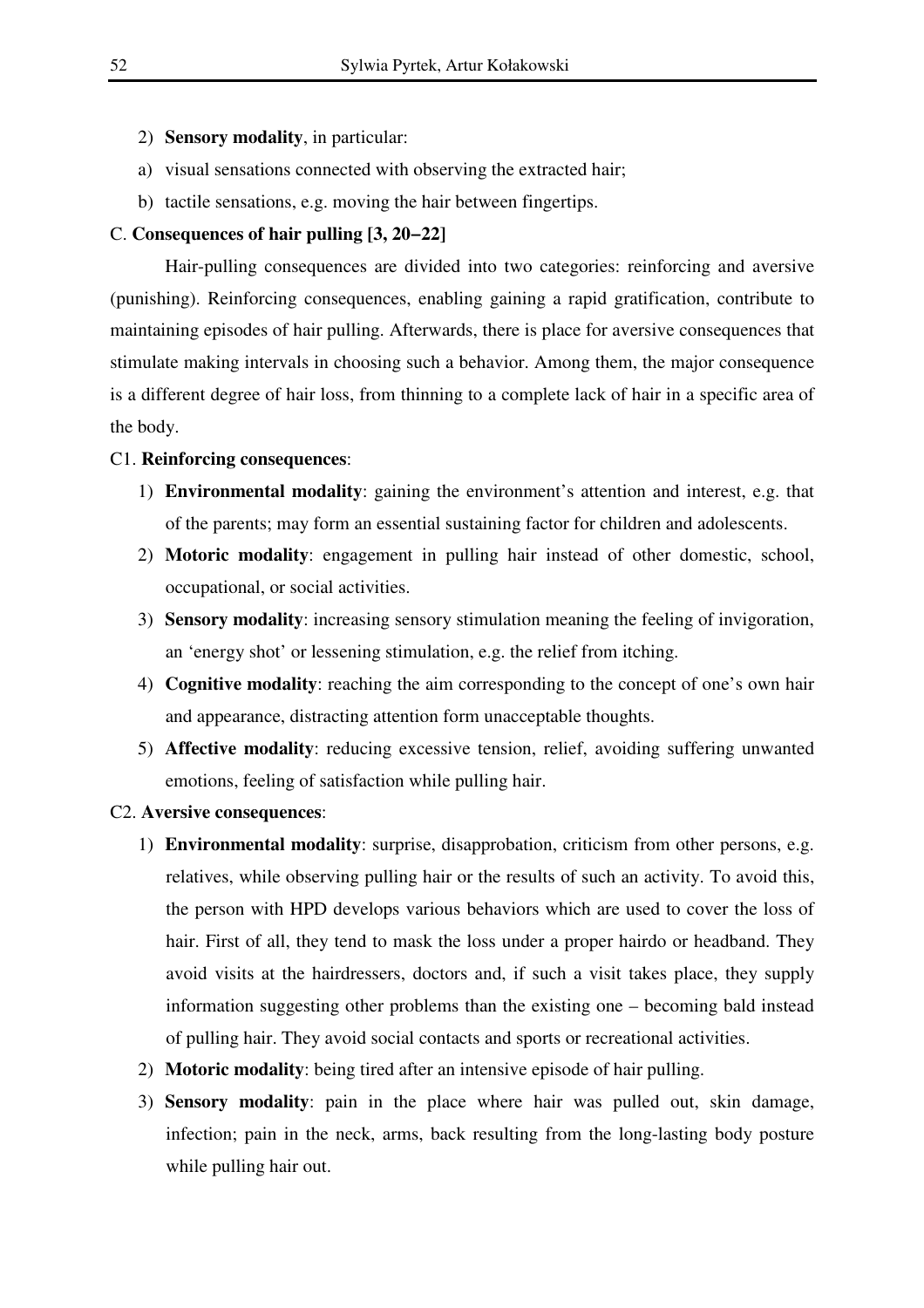- 4) **Cognitive modality**: realizing the episode of pulling hair and its consequences.
- 5) **Affective modality**: shame, embarrassment, feeling of guilt, sadness, anger resulting from recurring hair pulling; the background for these emotions may be underrated self-esteem of the individual with HPD.

The third stage of the ComB Model is the choice of specific therapeutic strategies to the patient's modality of the hair-pulling profile (the reasons that pulling hair serves) and using them for several weeks along with self-monitoring. The fourth phase is effectiveness evaluation of interventions, introducing changes, if necessary, e.g. replacing the previous strategy insufficient for the given person with a new one [20−22].

- 1) **Environmental modality**: stimulus control; contingency management (CM), such as rewards for using therapeutic strategies.
- 2) **Motoric modality**: awareness training; competing response training; response prevention (RP) from pulling hair during activities with a higher risk of revealing this behavior, e.g. plasters on fingertips, gloves on hands, hat on the head, wet or tied hair.
- 3) **Sensory modality**: reaction to satisfy the need for sensory stimulation, e.g. brushing the hair or body; dying hair; using a product that relieves head skin itching.
- 4) **Cognitive modality**: cognitive restructuring, learning acceptance for the hair-pulling impulse.
- 5) **Affective modality**: relaxation, pharmacotherapy (symptoms of depression, anxiety).

The ComB Model may be used in the treatment of individuals with other forms of BFRBs than HPD, e.g. skin-picking disorder (SPD) [2, 3].

## **Efficacy of cognitive behavior therapy in hair-pulling disorder**

There is a shortcoming in researches on CBT efficacy in treating children, adolescents, and adults with HPD. To date, researches refer mostly to HRT (which includes AT, CRT, social support), meaning psychological treatment of BFRBs of the longest tradition [12]. The results point at the usefulness of HRT in a rather short-term improvement. Some follow-up assessments have found relapses of hair-pulling episodes in about 50% of cases after three months, with the percentage increasing in time, therefore, such episodes are quite likely in patients using only this training [3, 23]. The weak individualization of HRT may be a possible explanation because it does not take into consideration the specification of hair-pulling profiles, reflecting differentiated needs of BFRBs individuals. A therapeutic proposal aimed at individual needs by its modular structure is provided by the ComB Model. In clinical practice, it has been used since the 1990s, accepted by patients and therapists, and has reached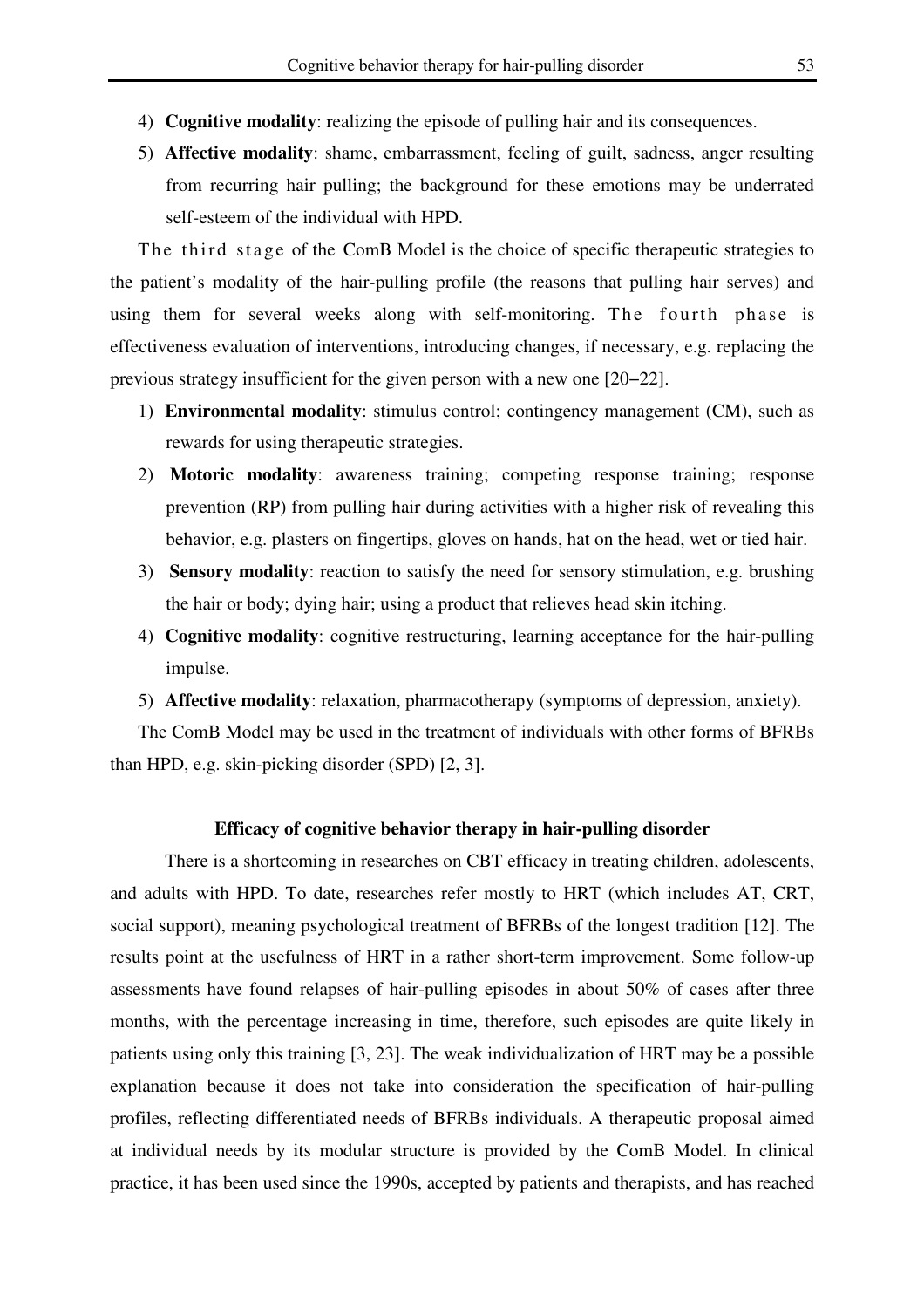satisfactory treatment results [2, 24]. Presently, the first randomized controlled trial (RCT) of therapy efficacy based on this model is being performed under the direction of David A.F. Haaga from American University, planned for two years with 42 participants from the age of 18 (http://bfrb.org/blog/1-blog/366-new-treatment-study-american-university, access 2018- 11-09).

#### **Recapitulation**

HPD is insufficiently understood by individuals with hair pulling disorder, their families, acquaintances, and also clinicians, and researchers. Therefore, there is a need of popularization of collected and updated knowledge on BFRBs as well as diagnostic and therapeutic procedures, especially recommended by the Scientific Advisory Board of the TLC Foundation for BFRBs. It is necessary to conduct researches on, amongst others, psychological and neurobiological aspects of BFRBs and also on the efficacy of therapeutic interventions, with a particular focus on RCTs as the highest standard evidence-based psychotherapy and evidence-based medicine. In Poland, Marta Gawłowska-Sawosz and colleagues [25] have undertaken the first trial to formulate guidelines for interdisciplinary diagnosis and treatment addressed to individuals with HPD.

#### **References**

- 1. Stein DJ, Grant JE, Franklin ME, Keuthen N, Lochner C, Singer HS, Woods DW. Trichotillomania (hair pulling disorder), skin picking disorder, and stereotypic movement disorder: toward DSM-V. Depress Anxiety. 2010; 27(6): 611–626. https://doi.org/10.1002/da.20700
- 2. Golomb R, Franklin M, Grant JE, Keuthen NJ, Mansueto CS, Mouton-Odum S, Novak C, Woods D. Expert consensus treatment guidelines. Body-focused repetitive behaviors. Hair pulling, skin picking, and related disorders. Santa Cruz: The TLC Foundation for BFRBs; 2016. http://www.bfrb.org/storage/documents/Expert\_Consensus\_Treatment\_Guidelines\_2016w.pdf, access 9.11.2018.
- 3. Grant JE, Stein DJ, Woods DW, Keuthen NJ. Trichotillomania, skin picking, and other bodyfocused repetitive behaviors. Arlington: American Psychiatric Publishing, Inc.; 2012.
- 4. APA. Kryteria diagnostyczne według DSM-IV-TR. Wrocław: Elsevier Urban & Partner; 2008.
- 5. APA. Kryteria diagnostyczne zaburzeń psychicznych DSM-5. Wrocław: Edra Urban & Partner; 2018.
- 6. ICD-10. Klasyfikacja zaburzeń psychicznych i zaburzeń zachowania w ICD-10. Badawcze kryteria diagnostyczne. Kraków-Warszawa: Uniwersyteckie Wydawnictwo Medyczne "Vesalius", Insytut Psychiatrii i Neurologii; 1998.
- 7. Grant JE, Stein DJ. Body-focused repetitive behavior disorders in ICD-11. Rev Bras Psiquiatr. 2014; 36(1): 59–64. http://dx.doi.org/10.1590/1516-4446-2013-1228
- 8. Mouton-Odum S, Golomb RG. A parent guide to hair pulling disorder: effective parenting strategies for children with trichotillomania. Silver Spring: Goldum Publishing; 2013.
- 9. Beattie KC, Hezel DM, Stewart SE. Trichotillomania-by-proxy: a possible cause of childhood alopecia. J Can Acad Child Adolesc Psychiatry. 2009; 18(1): 51–52.